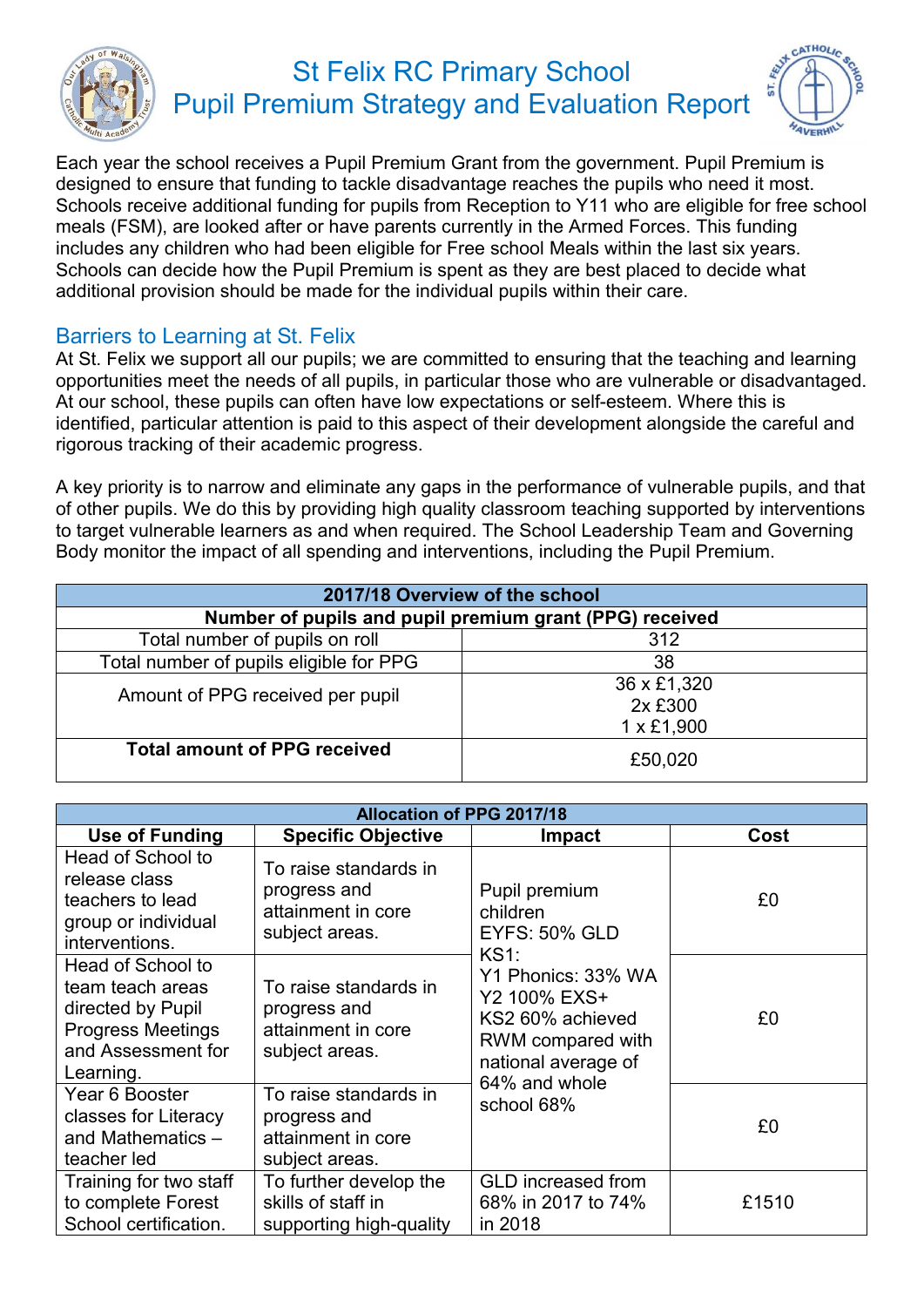|                                                                                                          | outdoor learning<br>opportunities.<br>To ensure that all pupils<br>receive a variety of<br>enrichment experiences<br>outdoors, irrespective of<br>finance. |                                                                                                                                                                                            |         |
|----------------------------------------------------------------------------------------------------------|------------------------------------------------------------------------------------------------------------------------------------------------------------|--------------------------------------------------------------------------------------------------------------------------------------------------------------------------------------------|---------|
| Before and After<br>School 'wrap around<br>care', including<br>teaching assistant<br>support.            | To provide enrichment<br>activities for pupils. To<br>decrease lateness and<br>improve attendance.                                                         | <b>Reduction in lateness</b><br>across pupil premium<br>children:<br><b>PP Lateness:</b><br>17-18 0.81%<br>$(16-170.88%)$<br><b>Other pupils Lateness</b><br>17-18 0.42%<br>$(16-170.41%)$ | £15,456 |
| Supporting costs for<br>disadvantaged pupils,<br>including school visit<br>funding and music<br>tuition. | To ensure that Pupil<br>Premium children are<br>entitled to the same<br>extra-curricular<br>opportunities.                                                 | 16 trips were<br>attended by PP<br>children using this<br>funding across KS1<br>and KS2.<br>9 children have<br>private music tuition                                                       | £4,500  |
| Free Milk for Pupil<br>Premium children                                                                  | To promote healthy<br>nutrition through the<br>day, ensuring basic<br>needs are met to<br>ensure engagement in<br>learning.                                | Take up was low<br>across PP children                                                                                                                                                      | £300    |
| Audit and enhance<br>reading materials                                                                   | To ensure that all<br>children can access a<br>variety of age-<br>appropriate texts to<br>promote reading at<br>school and at home.                        | <b>Pupil Perceptions</b><br>very positive and<br><b>EYFS Reading</b><br>Outcomes 81.4%                                                                                                     | £2,000  |
| Directed adult<br>support for attainment<br>and progress<br>expectations.                                | To ensure accurate,<br>focused provision in<br>raising the rate of<br>attainment and<br>progress in core<br>curriculum areas.                              | <b>EYFS GLD 74.4%</b><br>Y1 Phonics 68%<br>Y2 R: 72% W:63%<br>M:72%<br>Y6: R:73% W:73%<br>M:73%                                                                                            | £26,254 |

We continue to monitor closely the impact that the expenditure of the Pupil Premium funding is having on the outcome of our pupils. We re-direct resources to address areas of need as they arise.

| 2016/17 Overview of the school                          |                  |  |  |
|---------------------------------------------------------|------------------|--|--|
| Number of pupils and pupil premium grant (PPG) received |                  |  |  |
| Total number of pupils on roll<br>338                   |                  |  |  |
| Total number of pupils eligible for PPG                 | 38               |  |  |
| Amount of PPG received per pupil                        | £1,320 per pupil |  |  |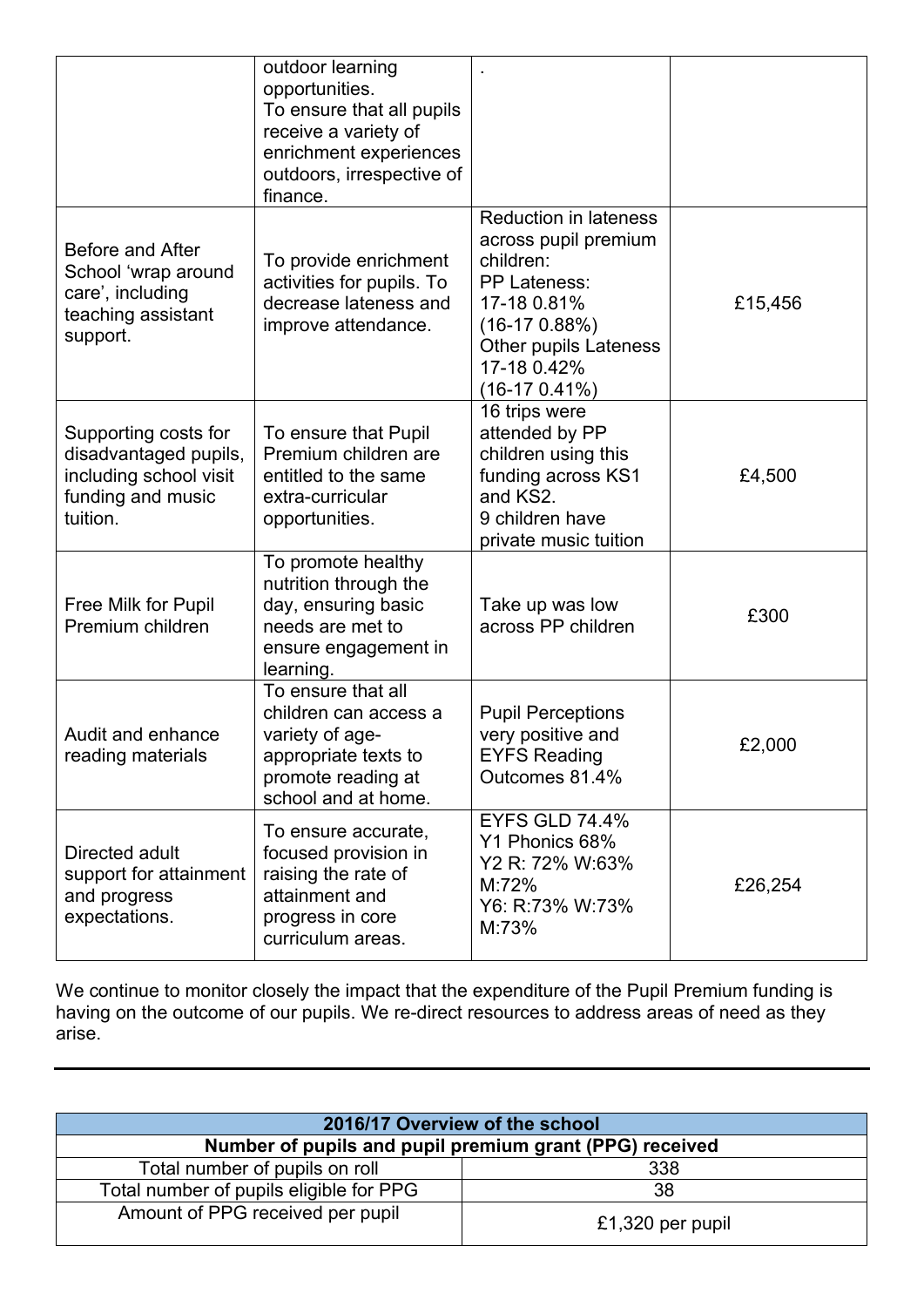| <b>Allocation of PPG 2016/17</b>                                                                                  |                                                                                                                      |                                                                                                                                         |         |
|-------------------------------------------------------------------------------------------------------------------|----------------------------------------------------------------------------------------------------------------------|-----------------------------------------------------------------------------------------------------------------------------------------|---------|
| <b>Use of Funding</b>                                                                                             | <b>Specific Objective</b>                                                                                            | <b>How Impact Will Be</b><br><b>Measured</b>                                                                                            | Cost    |
| Teacher employed to<br>support One-to-One<br>and small group<br>tuition<br>for Literacy and<br><b>Mathematics</b> | To close the gap<br>between FSM pupils<br>and non FSM pupils<br>in Reading and<br>Maths.                             | Pupil performance<br>rigorously measured<br>against individual<br>targets                                                               | £26,688 |
| Year 6 Booster<br>classes for Literacy<br>and Mathematics -<br>teacher led                                        | To close the gap<br>between lower attaining<br>pupils and the National<br>expectation in Reading<br>and Mathematics. | Pupil performance<br>rigorously measured<br>against individual<br>targets                                                               | £900    |
| Before and After<br>School 'wrap around<br>care', including<br>teaching assistant<br>support.                     | To provide enrichment<br>activities. To decrease<br>lateness and improve<br>attendance.                              | Percentage of<br>lateness and<br>authorised /<br>unauthorised<br>absence. Take-up of<br>places.                                         | £15,456 |
| Supporting costs for<br>disadvantaged pupils,<br>including school visit<br>funding and music<br>tuition.          | <b>Ensuring engagement</b><br>in enrichment activities<br>for Pupil Premium<br>children.                             | Increased interest<br>and engagement in<br>learning; increased<br>confidence,<br>motivation and high<br>expectations on<br>achievement. | £2,500  |
| Free Milk for Pupil<br>Premium children                                                                           | Milk provided for<br>those children on<br>parental request                                                           | Take up of free milk                                                                                                                    | £200    |

| <b>Impact of Pupil Premium Grant Spending 2016/17</b> |                                                                                                                                                                                                                                                                                                                                                                                         |      |              |
|-------------------------------------------------------|-----------------------------------------------------------------------------------------------------------------------------------------------------------------------------------------------------------------------------------------------------------------------------------------------------------------------------------------------------------------------------------------|------|--------------|
| Teacher employed to                                   | In the autumn term, the Pupil Premium teacher taught small groups<br>and led individual support for pupils in Years 2, 4, 5 and 6.<br>In the spring and summer terms, the Pupil Premium teacher team<br>taught with Years 1, 2, 5 and 6, ensuring individual effective<br>assessment for learning and high quality verbal feedback.<br>Improved Year 6 attainment results in all areas: |      |              |
| support One-to-One                                    |                                                                                                                                                                                                                                                                                                                                                                                         | 2016 | 2017         |
| and small group tuition                               | <b>Reading Test</b>                                                                                                                                                                                                                                                                                                                                                                     | 46%  | 76% (+30%)   |
| for Literacy and<br><b>Mathematics</b>                | <b>Writing Assessment</b>                                                                                                                                                                                                                                                                                                                                                               | 77%  | $80\%$ (+3%) |
|                                                       | <b>Maths Test</b>                                                                                                                                                                                                                                                                                                                                                                       | 56%  | 73% (+17%)   |
|                                                       | Grammar,                                                                                                                                                                                                                                                                                                                                                                                | 62%  | 80% (+18%)   |
|                                                       | <b>Punctuation and</b>                                                                                                                                                                                                                                                                                                                                                                  |      |              |
|                                                       | <b>Spelling Test</b>                                                                                                                                                                                                                                                                                                                                                                    |      |              |
|                                                       | Combined Reading,                                                                                                                                                                                                                                                                                                                                                                       | 36%  | 64% (+32%)   |
|                                                       | <b>Writing and Maths</b>                                                                                                                                                                                                                                                                                                                                                                |      |              |
| Year 6 Booster classes                                | Teachers led early morning improvement time sessions that focused                                                                                                                                                                                                                                                                                                                       |      |              |
| for Literacy and                                      | on developing curriculum knowledge, skills and interpretation of test                                                                                                                                                                                                                                                                                                                   |      |              |
| Mathematics - teacher                                 | questions.                                                                                                                                                                                                                                                                                                                                                                              |      |              |
| led                                                   |                                                                                                                                                                                                                                                                                                                                                                                         |      |              |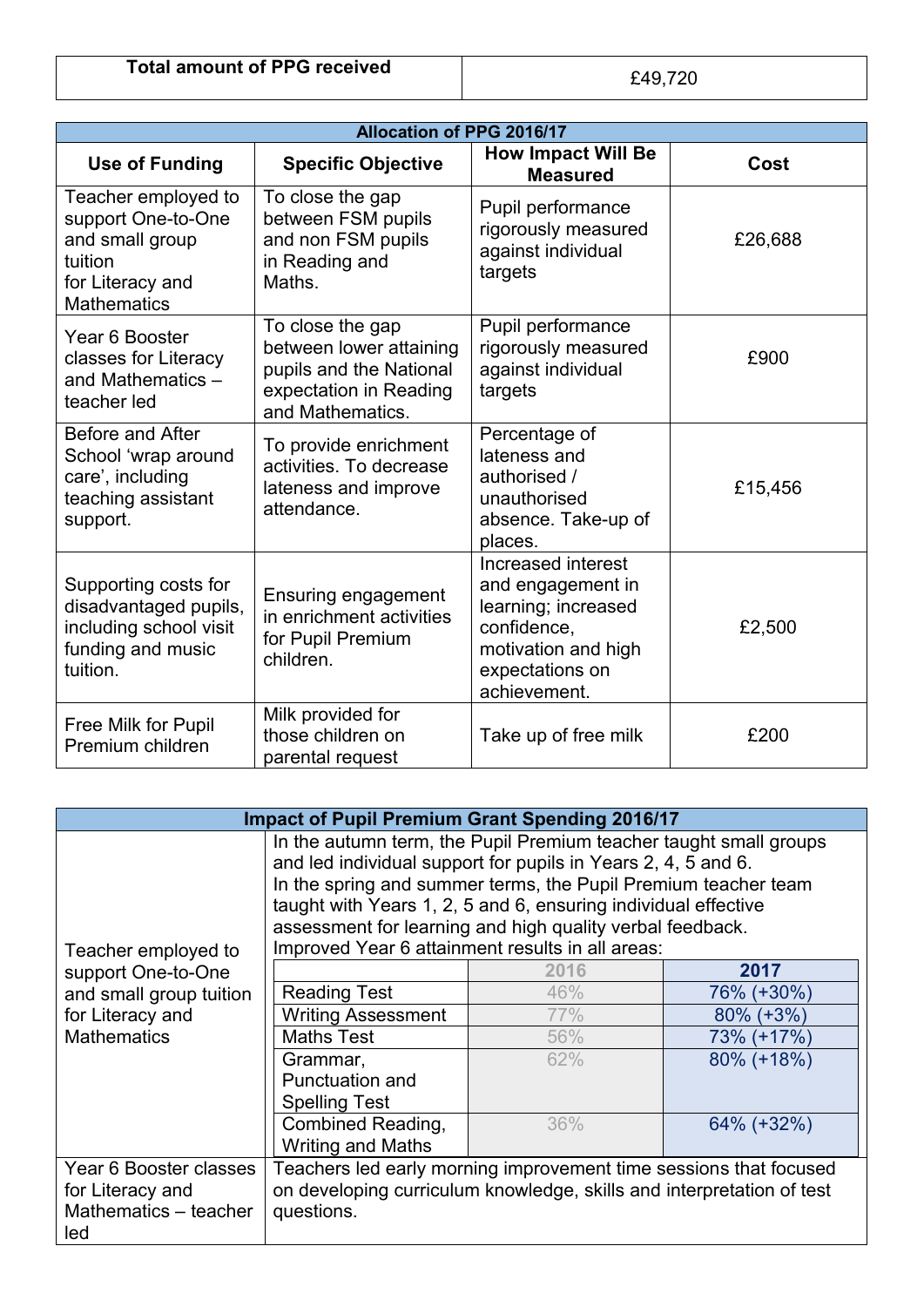|                                                                                                          | Improved attainment results (as above)                                                                                                                                                                                                                         |                     |                      |
|----------------------------------------------------------------------------------------------------------|----------------------------------------------------------------------------------------------------------------------------------------------------------------------------------------------------------------------------------------------------------------|---------------------|----------------------|
|                                                                                                          | Before school wrap around ensures that pupils are in school ready for                                                                                                                                                                                          |                     |                      |
|                                                                                                          | a prompt and enthusiastic start.                                                                                                                                                                                                                               |                     |                      |
|                                                                                                          |                                                                                                                                                                                                                                                                | <b>Punctuality:</b> |                      |
|                                                                                                          |                                                                                                                                                                                                                                                                | 2013-2014           | 2016-2017            |
|                                                                                                          |                                                                                                                                                                                                                                                                | (prior to before    | (with before school  |
|                                                                                                          |                                                                                                                                                                                                                                                                | school care)        | care)                |
|                                                                                                          | Late before register                                                                                                                                                                                                                                           | 593                 | 551                  |
|                                                                                                          | close                                                                                                                                                                                                                                                          |                     | (43 fewer instances) |
| Before and After                                                                                         | Late after register                                                                                                                                                                                                                                            | 121                 | 34                   |
| School 'wrap around                                                                                      | close                                                                                                                                                                                                                                                          |                     | (87 fewer instances) |
| care', including<br>teaching assistant<br>support.                                                       | Pupils have the opportunity to take part in a variety of activities based<br>on: sport, art, computing.<br>Several pupils entitled to Pupil Premium completed homework in this                                                                                 |                     |                      |
|                                                                                                          | session, where support at home was not possible.<br>Some parents were able to return to employment based on the free<br>extra time provided by wrap around care to Pupil Premium families.<br>20 children regularly attend the before school wrap around care. |                     |                      |
|                                                                                                          | 20 children regularly attend the after school wrap around care.                                                                                                                                                                                                |                     |                      |
|                                                                                                          | 19 pupils received support in paying for school trips.<br>3 pupils received support in paying for a Y5 residential trip.<br>4 pupils received support in paying for Y6 Activities week.                                                                        |                     |                      |
| Supporting costs for<br>disadvantaged pupils,<br>including school visit<br>funding and music<br>tuition. | This led to pupils being included in a variety of extra-curricular<br>activities, rather than being excluded on the basis of affordability.                                                                                                                    |                     |                      |
|                                                                                                          | 4 pupils received support in payment of music tuition. This ensured<br>that pupils were included in music tuition regardless of financial<br>situations at home.                                                                                               |                     |                      |
| Free Milk for Pupil<br>Premium children                                                                  | At parental request, Pupil Premium children received free milk.<br>Intention to promote healthy nutrition through the day, ensuring basic<br>needs are met to ensure engagement in learning.                                                                   |                     |                      |

| 2015/16 Overview of the school                          |                 |  |  |  |
|---------------------------------------------------------|-----------------|--|--|--|
| Number of pupils and pupil premium grant (PPG) received |                 |  |  |  |
| Total number of pupils on roll<br>317                   |                 |  |  |  |
| Total number of pupils eligible for PPG                 | 42              |  |  |  |
|                                                         | 38 x £1320      |  |  |  |
| Amount of PPG received per pupil                        | $2 \times £300$ |  |  |  |
|                                                         | 2 x £1900       |  |  |  |
| <b>Total amount of PPG received</b>                     | £54,560         |  |  |  |

| <b>Allocation of PPG 2015/16</b>                                                                    |                    |                     |         |  |
|-----------------------------------------------------------------------------------------------------|--------------------|---------------------|---------|--|
| <b>How Impact Will Be</b><br><b>Specific Objective</b><br>Use of Funding<br>Cost<br><b>Measured</b> |                    |                     |         |  |
| Teacher employed to                                                                                 | To close the gap   | Pupil performance   | £25,908 |  |
| support One-to-One                                                                                  | between FSM pupils | rigorously measured |         |  |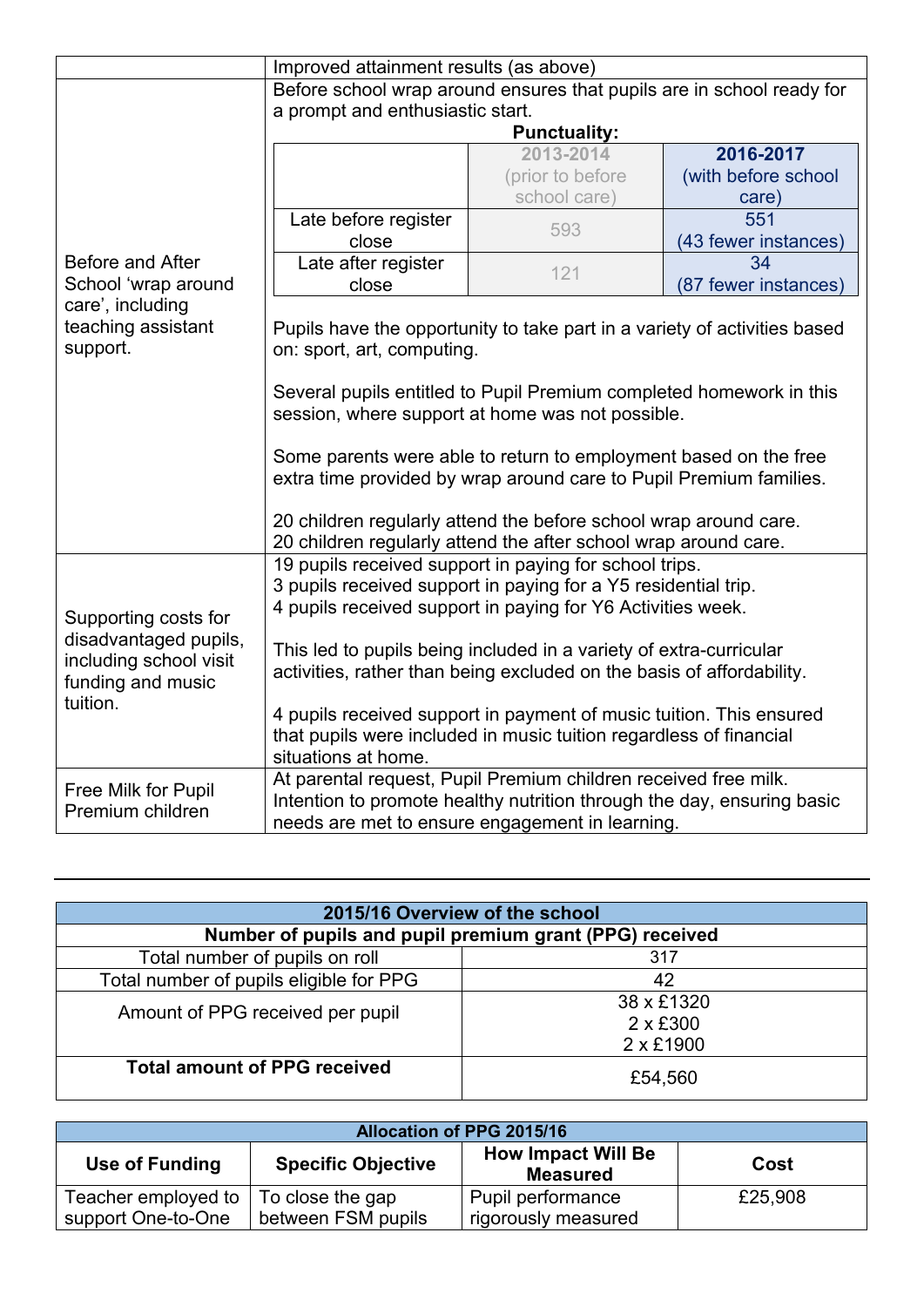| and small group<br>tuition<br>for Literacy and<br><b>Mathematics</b>              | and non FSM pupils<br>in Reading and<br>Maths.                                                                             | against individual<br>targets                                                                                                        |         |
|-----------------------------------------------------------------------------------|----------------------------------------------------------------------------------------------------------------------------|--------------------------------------------------------------------------------------------------------------------------------------|---------|
| Year 6 Booster<br><b>Classes for Literacy</b><br>and Mathematics -<br>teacher led | To close the gap<br>between lower<br>attaining pupils and<br>the National<br>expectation in<br>Reading and<br>Mathematics. | Pupil performance<br>rigorously measured<br>against individual<br>targets                                                            | £1800   |
| Teacher employed to<br>lead Forest Schools                                        | To enhance pupils'<br>self-esteem, increase<br>expectations, develop<br>problem solving and<br>communication skills.       | Pupils will demonstrate<br>increased confidence,<br>motivation and even<br>higher expectations on<br>achievement.                    | £6504   |
| <b>Teaching Assistant</b><br>to<br>support Forest<br>Schools                      | See above                                                                                                                  | See above                                                                                                                            | £2292   |
| Before and After<br>School 'wrap around<br>care'                                  | To provide enrichment<br>activities. To decrease<br>lateness and improve<br>attendance.                                    | Percentage of lateness<br>and<br>authorised/unauthorised<br>attendance.<br>Take-up of places.                                        | £11,400 |
| Lunchtime sports<br>activities                                                    | To provide quality<br>sporting activities<br>and skills practise<br>for pupils at<br>lunchtime.                            | Reduced incidents of<br>poor behaviour,<br>ensuring pupils are<br>ready to learn promptly<br>for afternoon sessions.                 | £5700   |
| Supporting costs for<br>disadvantaged pupils                                      | <b>Ensuring engagement</b><br>in enrichment activities<br>for Pupil Premium<br>children.                                   | Increased interest and<br>engagement in learning;<br>increased confidence,<br>motivation and high<br>expectations on<br>achievement. | £681    |
| Free Milk for Pupil<br>Premium children                                           | Milk provided for<br>those children on<br>parental request                                                                 | Take up of free milk                                                                                                                 | £275    |

|                                               | <b>Impact of Pupil Premium Grant Spending 2015/16</b>                   |  |  |
|-----------------------------------------------|-------------------------------------------------------------------------|--|--|
| Teacher employed to                           | 13 pupils in Year 6 received small-group or individual support from the |  |  |
| support One-to-One<br>and small group tuition | Pupil Premium Teacher.                                                  |  |  |
| for Literacy and                              | Their support was tailored to their needs to close the gap              |  |  |
| <b>Mathematics</b>                            | between their attainment and the national expectations:                 |  |  |
|                                               | • 11 Year 6 pupils received Reading support                             |  |  |
|                                               | • 8 Year 6 pupils received Grammar support                              |  |  |
|                                               | • 11 Year 6 pupils received Maths support                               |  |  |
|                                               | <b>Progress</b>                                                         |  |  |
|                                               | Key Stage 1 to Key Stage 2                                              |  |  |
|                                               | <b>Progress Measure</b>                                                 |  |  |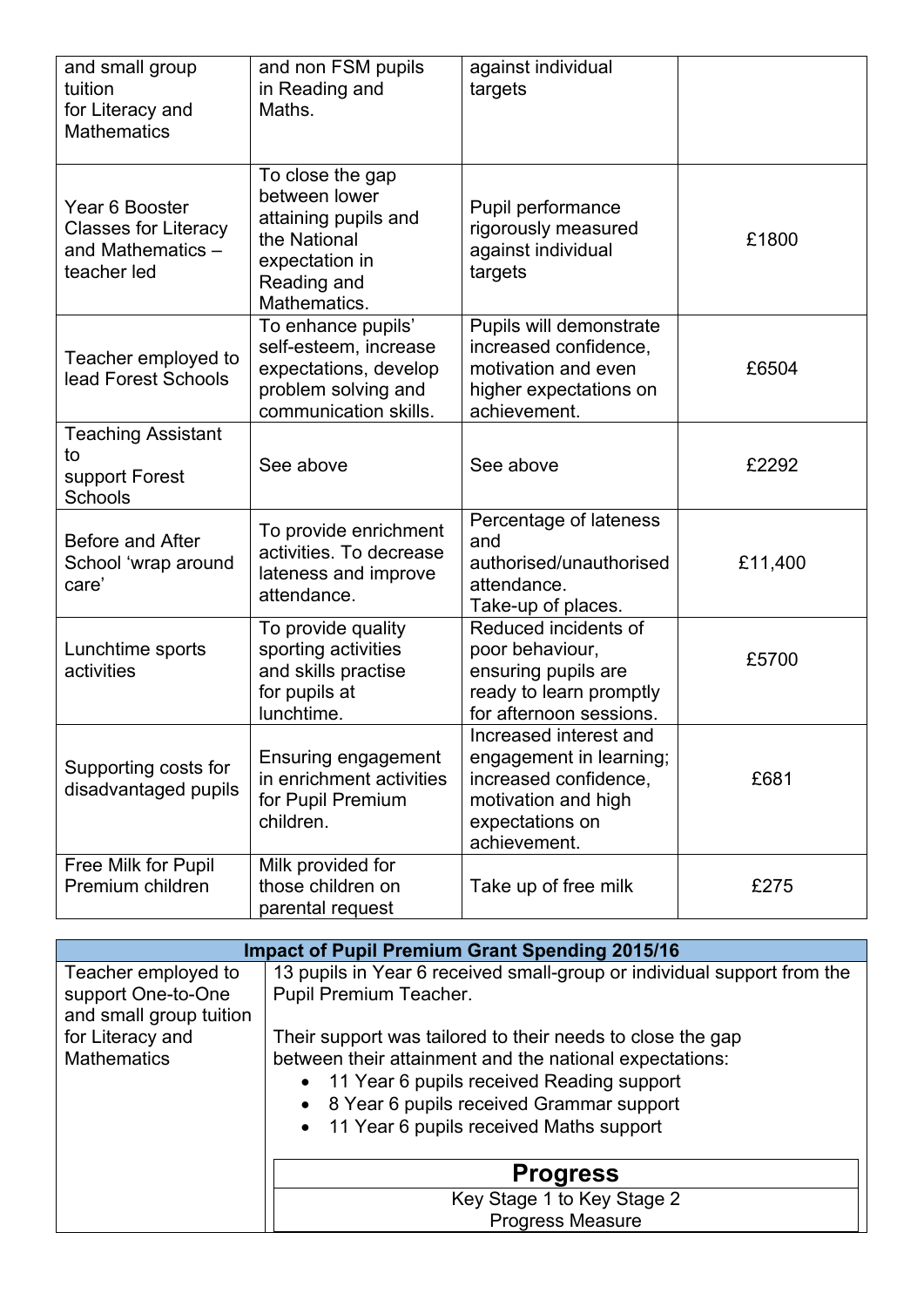|                                                                            |                                                                                                                                                                                                                                                                                            | <b>Y6 Cohort</b>                                                     | $-3.69$ |  |
|----------------------------------------------------------------------------|--------------------------------------------------------------------------------------------------------------------------------------------------------------------------------------------------------------------------------------------------------------------------------------------|----------------------------------------------------------------------|---------|--|
|                                                                            | Reading                                                                                                                                                                                                                                                                                    | Disadvantaged                                                        | $-1.74$ |  |
|                                                                            | Writing                                                                                                                                                                                                                                                                                    | <b>Y6 Cohort</b>                                                     | $+0.18$ |  |
|                                                                            |                                                                                                                                                                                                                                                                                            | Disadvantaged                                                        | $+3.5$  |  |
|                                                                            |                                                                                                                                                                                                                                                                                            | <b>Y6 Cohort</b>                                                     | $-1.49$ |  |
|                                                                            | <b>Maths</b>                                                                                                                                                                                                                                                                               | Disadvantaged                                                        | $+1.26$ |  |
|                                                                            |                                                                                                                                                                                                                                                                                            |                                                                      |         |  |
|                                                                            | The progress for disadvantaged pupils in Year 6 is greater than<br>the progress for the non-disadvantaged pupils. Overall, our<br>disadvantaged pupils made good progress.<br>6 Pupils in Year 1 received support with phonics. All of these pupils<br>passed the Phonics Screening Check. |                                                                      |         |  |
|                                                                            |                                                                                                                                                                                                                                                                                            |                                                                      |         |  |
|                                                                            | 4 Pupils in Year 4 received support with key Mathematical concepts.<br>These 4 pupils made better than expected progress by the end of the<br>year.                                                                                                                                        |                                                                      |         |  |
| Year 6 Booster classes<br>for Literacy and<br>Mathematics - teacher<br>led | A series of 22 Year 6 after school short booster classes were run<br>across the Spring Term by teachers. All Year 6 pupils participated in<br>these classes.                                                                                                                               |                                                                      |         |  |
|                                                                            | These classes ensured that the lower attainers and disadvantaged                                                                                                                                                                                                                           |                                                                      |         |  |
|                                                                            | pupils made significant progress. In writing and in mathematics the                                                                                                                                                                                                                        |                                                                      |         |  |
|                                                                            | lower attainers' progress was in the top 10% nationally.                                                                                                                                                                                                                                   |                                                                      |         |  |
| <b>Teacher and Teaching</b>                                                | All Nursery and Reception pupils attended Forest School throughout                                                                                                                                                                                                                         |                                                                      |         |  |
| Assistant employed to                                                      | the academic year. All of Key Stage 2 pupils participated for a day's                                                                                                                                                                                                                      |                                                                      |         |  |
| lead Forest Schools                                                        |                                                                                                                                                                                                                                                                                            | enrichment around age appropriate needs covering socio-              |         |  |
|                                                                            | communication and team building skills.                                                                                                                                                                                                                                                    |                                                                      |         |  |
|                                                                            | Teachers continue to report a positive impact on the pupils' personal,                                                                                                                                                                                                                     |                                                                      |         |  |
|                                                                            | social and emotional development; their ability to manage feelings and                                                                                                                                                                                                                     |                                                                      |         |  |
|                                                                            |                                                                                                                                                                                                                                                                                            | behaviour, levels of self-awareness and their ability to form        |         |  |
|                                                                            | relationships. For example, the Remembrance service in November                                                                                                                                                                                                                            |                                                                      |         |  |
|                                                                            | was held in the forest for our Early Years pupils.                                                                                                                                                                                                                                         |                                                                      |         |  |
| Before and After                                                           | 26 Pupil Premium children regularly attend the before school care and                                                                                                                                                                                                                      |                                                                      |         |  |
| School                                                                     | 16 attend the after school care.                                                                                                                                                                                                                                                           |                                                                      |         |  |
| 'wrap around care'                                                         |                                                                                                                                                                                                                                                                                            | This ensures that pupils are in school ready for a prompt and        |         |  |
|                                                                            | enthusiastic start.                                                                                                                                                                                                                                                                        |                                                                      |         |  |
| Lunchtime sports                                                           | A sports coach from Dellar Sport supports lunchtime activities                                                                                                                                                                                                                             |                                                                      |         |  |
| activities                                                                 |                                                                                                                                                                                                                                                                                            | particularly with years 4, 5 and 6. There has been a marked decrease |         |  |
|                                                                            | in lunchtime behaviour incidents due to this input.                                                                                                                                                                                                                                        |                                                                      |         |  |
| Supporting costs for<br>disadvantaged pupils                               | had school trips funded.                                                                                                                                                                                                                                                                   | Seven pupils are supported with music tuition and eleven pupils have |         |  |
| Free Milk for Pupil                                                        | At parental request, Pupil Premium children receive free milk.                                                                                                                                                                                                                             |                                                                      |         |  |
| Premium children                                                           |                                                                                                                                                                                                                                                                                            |                                                                      |         |  |
|                                                                            |                                                                                                                                                                                                                                                                                            |                                                                      |         |  |

| 2014/15 Overview of the school                          |                                    |  |  |
|---------------------------------------------------------|------------------------------------|--|--|
| Number of pupils and pupil premium grant (PPG) received |                                    |  |  |
| Total number of pupils on roll                          | 311                                |  |  |
| Total number of pupils eligible for PPG                 | 38                                 |  |  |
| Amount of PPG received per pupil                        | £1,300<br>+additional triggered by |  |  |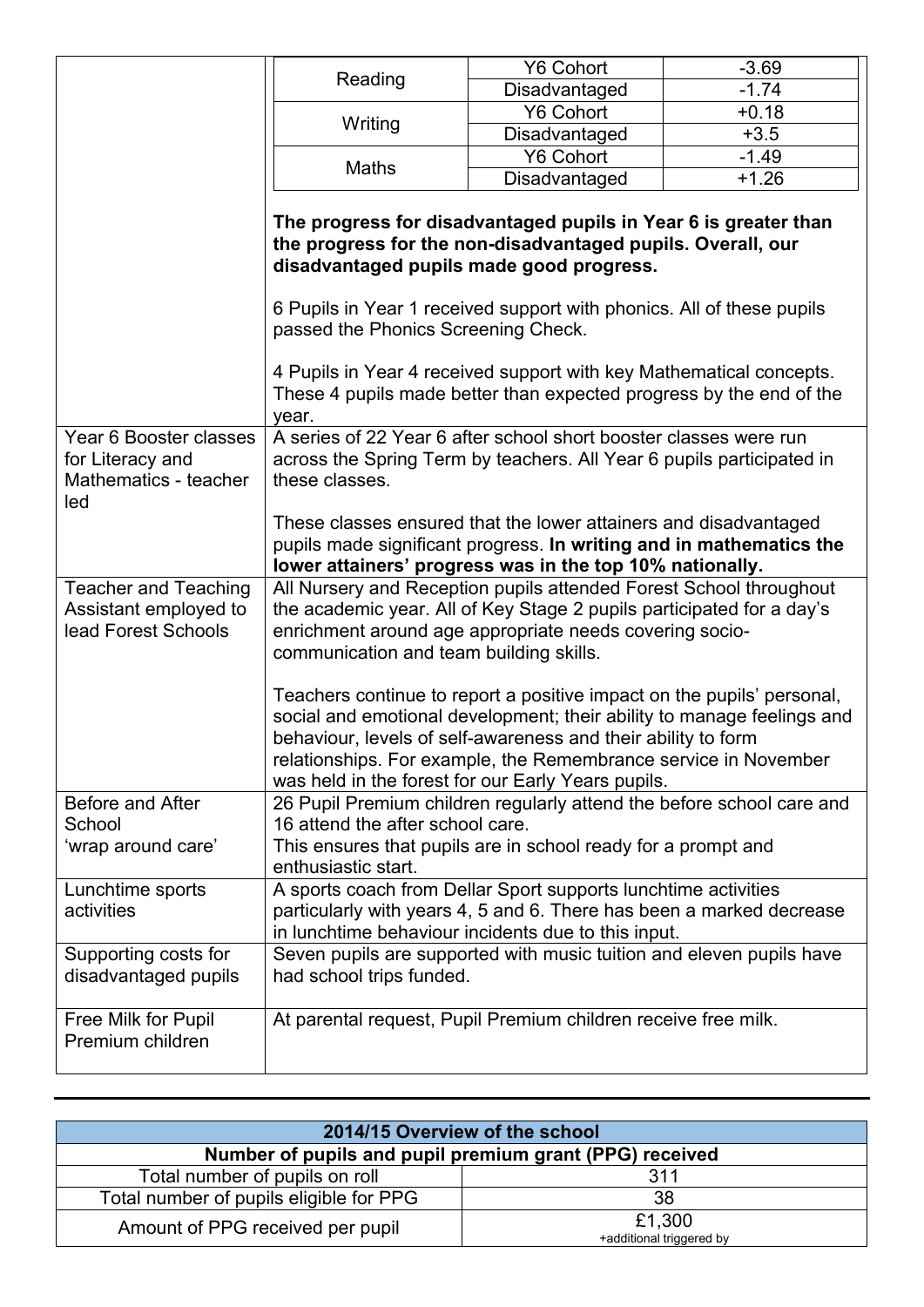|                                     | specific pupils |
|-------------------------------------|-----------------|
| <b>Total amount of PPG received</b> | £48.600         |

| <b>Allocation of PPG 2014/15</b>                                                          |                                                                                                                               |                                                                                                                      |         |  |
|-------------------------------------------------------------------------------------------|-------------------------------------------------------------------------------------------------------------------------------|----------------------------------------------------------------------------------------------------------------------|---------|--|
| <b>Use of Funding</b>                                                                     | <b>Specific Objective</b>                                                                                                     | <b>How Impact Will Be</b><br><b>Measured</b>                                                                         | Cost    |  |
| <b>One-to-One Tuition</b><br>for Literacy and<br>Mathematics-<br>teacher led.             | To close the gap<br>between FSM pupils<br>and non FSM pupils<br>in Reading and<br>Maths.                                      | Pupil performance<br>rigorously measured<br>against individual<br>targets                                            | £20,808 |  |
| <b>Additional resources</b><br>to support delivery of<br>Literacy and<br>Mathematics.     | To close the gap<br>between FSM pupils<br>and non FSM pupils<br>in Reading and<br>Maths.                                      | Increased pupil<br>engagement and<br>performance during<br>targeted support.                                         | £500    |  |
| One-to-one support<br>by specific outside<br>provider.                                    | To ensure targeted<br>provision for a pupil.<br>To ensure smooth<br>transition to<br>secondary school.                        | Pupil makes at least<br>expected progress in<br>Reading, Writing and<br>Maths.<br>Pupil is secondary<br>ready.       | £900    |  |
| Year 6 Booster<br><b>Classes for Literacy</b><br>and Mathematics -<br>teacher led.        | To close the gap<br>between lower<br>attaining pupils and<br>the National<br>expectation in<br>Reading and<br>Mathematics.    | Pupil performance<br>rigorously measured<br>against individual<br>targets.                                           | £1800   |  |
| Ongoing costs for<br>sustainability of<br>Forest<br>Schools, including<br>staff training. | To enhance pupils'<br>self-esteem,<br>increase<br>expectations,<br>develop problem<br>solving and<br>communication<br>skills. | Pupils will demonstrate<br>increased confidence,<br>motivation and even<br>higher expectations on<br>achievement.    | £7045   |  |
| Daily early morning<br>sports activities                                                  | To continue to<br>decrease lateness<br>and improve<br>attendance.                                                             | Percentage of lateness<br>And<br>authorised/unauthorised<br>attendance.                                              | £7620   |  |
| Lunchtime sports<br>activities                                                            | To provide quality<br>sporting activities for<br>pupils at lunchtime.                                                         | Reduced incidents of<br>poor behaviour,<br>ensuring pupils are<br>ready to learn promptly<br>for afternoon sessions. | £4440   |  |
| After school<br>Gardening club                                                            | <b>Enrichment activity</b><br>for Pupil Premium<br>children.                                                                  | Increased interest and<br>engagement in learning.                                                                    | £480    |  |
| Supporting costs for<br>disadvantaged pupils                                              | Ensuring<br>engagement in                                                                                                     | Increased interest and<br>engagement in learning;                                                                    | £1000   |  |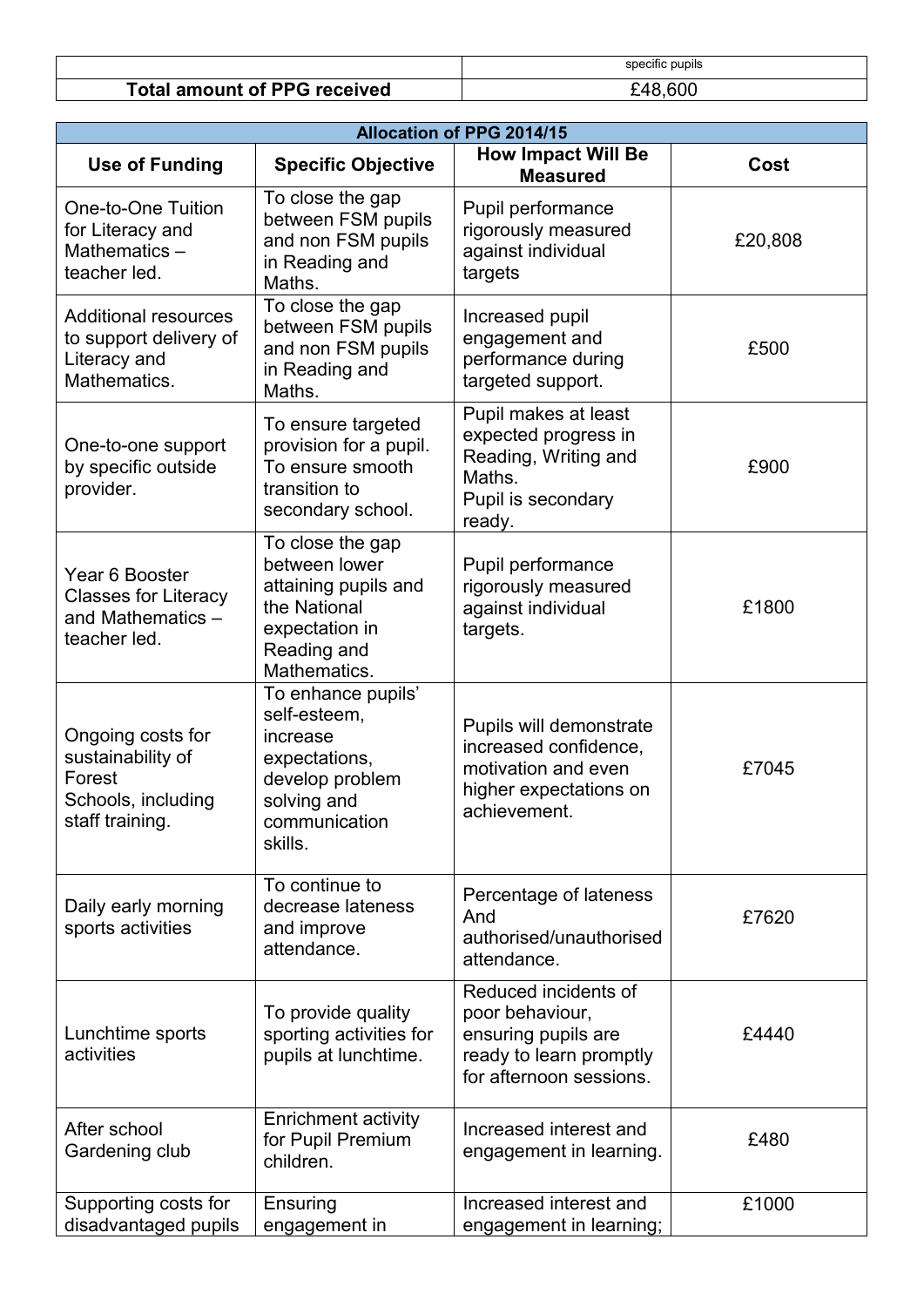| enrichment activities<br>for Pupil Premium<br>children. | increased confidence,<br>motivation and even<br>higher expectations on<br>achievement |  |
|---------------------------------------------------------|---------------------------------------------------------------------------------------|--|
|---------------------------------------------------------|---------------------------------------------------------------------------------------|--|

| <b>Impact of Pupil Premium Grant Spending 2014/15</b> |                                                                                                  |
|-------------------------------------------------------|--------------------------------------------------------------------------------------------------|
| One-to-One Tuition for                                | 22 pupils received one-to-one support in Reading during the academic                             |
| Literacy and                                          | year.                                                                                            |
| Mathematics - teacher<br>led                          | Of these pupils:                                                                                 |
|                                                       | 63% achieved better than expected progress                                                       |
|                                                       | 18% achieved expected progress                                                                   |
|                                                       | 18% achieved just below expected progress                                                        |
|                                                       |                                                                                                  |
|                                                       | 18 pupils received one-to-one support in Maths during the academic<br>year.                      |
|                                                       |                                                                                                  |
|                                                       | Of these pupils:                                                                                 |
|                                                       | 61% achieved better than expected progress                                                       |
|                                                       | 16% achieved expected progress                                                                   |
|                                                       | 22% achieved just below expected progress.                                                       |
| Additional resources to                               | A range of Phonics Play resources and other Literacy and numeracy                                |
| support delivery of<br>Literacy and                   | resources have been purchased to enhance the teaching and learning<br>of Pupil Premium children. |
| <b>Mathematics</b>                                    |                                                                                                  |
| One-to-one support by                                 | A specific pupil has received a weekly session by an outside provider                            |
| specific outside                                      | to support Literacy and numeracy. This pupil made better than                                    |
| provider                                              | expected progress in Reading, Writing and Maths. They were well                                  |
|                                                       | prepared for the transition to secondary school.                                                 |
| Year 6 Booster classes                                | A series of 10 Year 6 after school Booster classes were run across the                           |
| for Literacy and                                      | Spring Term by teachers. All Year 6 pupils participated in these                                 |
| Mathematics - teacher<br>led                          | classes.                                                                                         |
|                                                       | 93% pupils achieved L4+ in Reading (National 89%) with                                           |
|                                                       | 43% pupils achieved L5 in Reading.                                                               |
|                                                       |                                                                                                  |
|                                                       | 93% pupils achieved L4+ in Writing (National 87%) with 45% pupils                                |
|                                                       | achieved L5 in Writing.                                                                          |
|                                                       | 73% pupils achieved L4+ in Grammar, Punctuation and Spelling                                     |
|                                                       | (National 80%) with 48% achieving L5 and 2% achieving L6.                                        |
|                                                       |                                                                                                  |
|                                                       | 73% pupils achieved L4+ in Maths (National 86%) with 26% pupils                                  |
|                                                       | achieving L5 and 4% achieving L6.                                                                |
|                                                       | 74% pupils achieved L4+ in Reading, Writing and Maths combined                                   |
|                                                       | (Floor Standard 65%)                                                                             |
|                                                       | 88% pupils achieved 2+Levels progress in Reading (National 91%).                                 |
|                                                       |                                                                                                  |
|                                                       | 92% pupils achieved 2+ Levels progress in Writing (National 87%).                                |
|                                                       | 74% pupils achieved 2+Levels progress in Maths (National 90%).                                   |